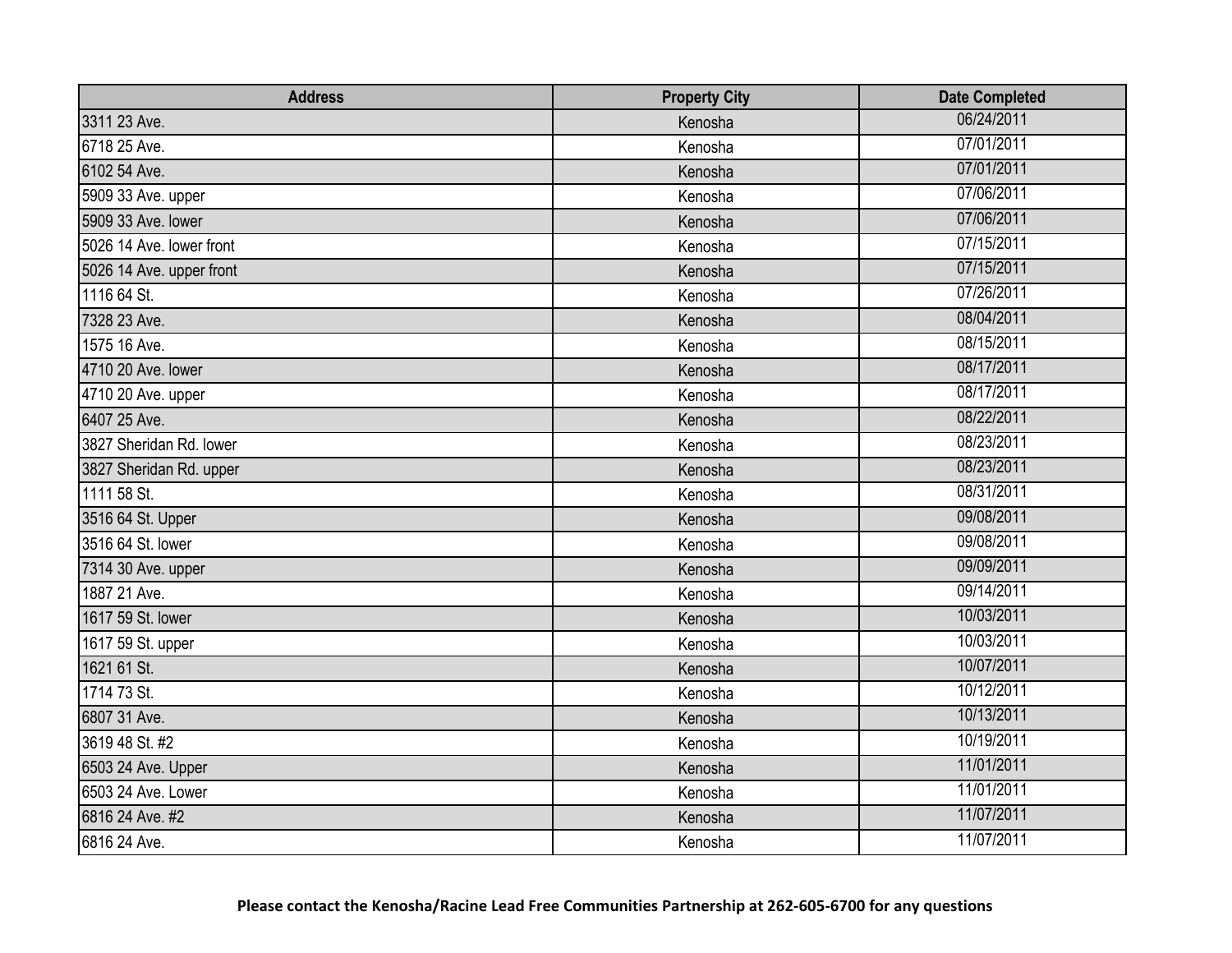| 822 46 St. 1           | Kenosha | 12/05/2011 |
|------------------------|---------|------------|
| 822 46 St. #2          | Kenosha | 12/05/2011 |
| 822 46 St. #3          | Kenosha | 12/05/2011 |
| 3124 Roosevelt Rd.     | Kenosha | 12/14/2011 |
| 7418 37 Ave.           | Kenosha | 12/16/2011 |
| 6209 63 Ave.           | Kenosha | 12/16/2011 |
| 4023 6 Ave.            | Kenosha | 12/21/2011 |
| 4823 18 Ave.           | Kenosha | 01/03/2012 |
| 4711 1/2 29 Ave. lower | Kenosha | 01/05/2012 |
| 1626 60 St. #1         | Kenosha | 01/26/2012 |
| 1626 60 St. 4          | Kenosha | 01/26/2012 |
| 1626 60 St. 2          | Kenosha | 01/26/2012 |
| 1626 60 St. 3          | Kenosha | 01/26/2012 |
| 1602 27 St. upper      | Kenosha | 02/02/2012 |
| 1602 27 St. lower      | Kenosha | 02/02/2012 |
| 1310 60 St. 3          | Kenosha | 02/02/2012 |
| 1310 60 St. #1         | Kenosha | 02/02/2012 |
| 1310 60 St. 2          | Kenosha | 02/02/2012 |
| 2020 60 St.            | Kenosha | 02/09/2012 |
| 1502 54 St. lower      | Kenosha | 02/17/2012 |
| 1502 54 St. upper      | Kenosha | 02/17/2012 |
| 6901 Sheridan Rd.      | Kenosha | 03/09/2012 |
| 4031 14 Ave. upper     | Kenosha | 03/13/2012 |
| 4031 14 Ave. lower     | Kenosha | 03/13/2012 |
| 2000 56 St. Lower      | Kenosha | 03/15/2012 |
| 4012 10 Ave. lower     | Kenosha | 03/21/2012 |
| 4012 10 Ave. upper     | Kenosha | 03/21/2012 |
| 2622 63 St. #3         | Kenosha | 03/22/2012 |
| 2622 63 St. #1         | Kenosha | 03/22/2012 |
| 2622 63 St. #2         | Kenosha | 03/22/2012 |
| 1924 53 St. lower      | Kenosha | 03/26/2012 |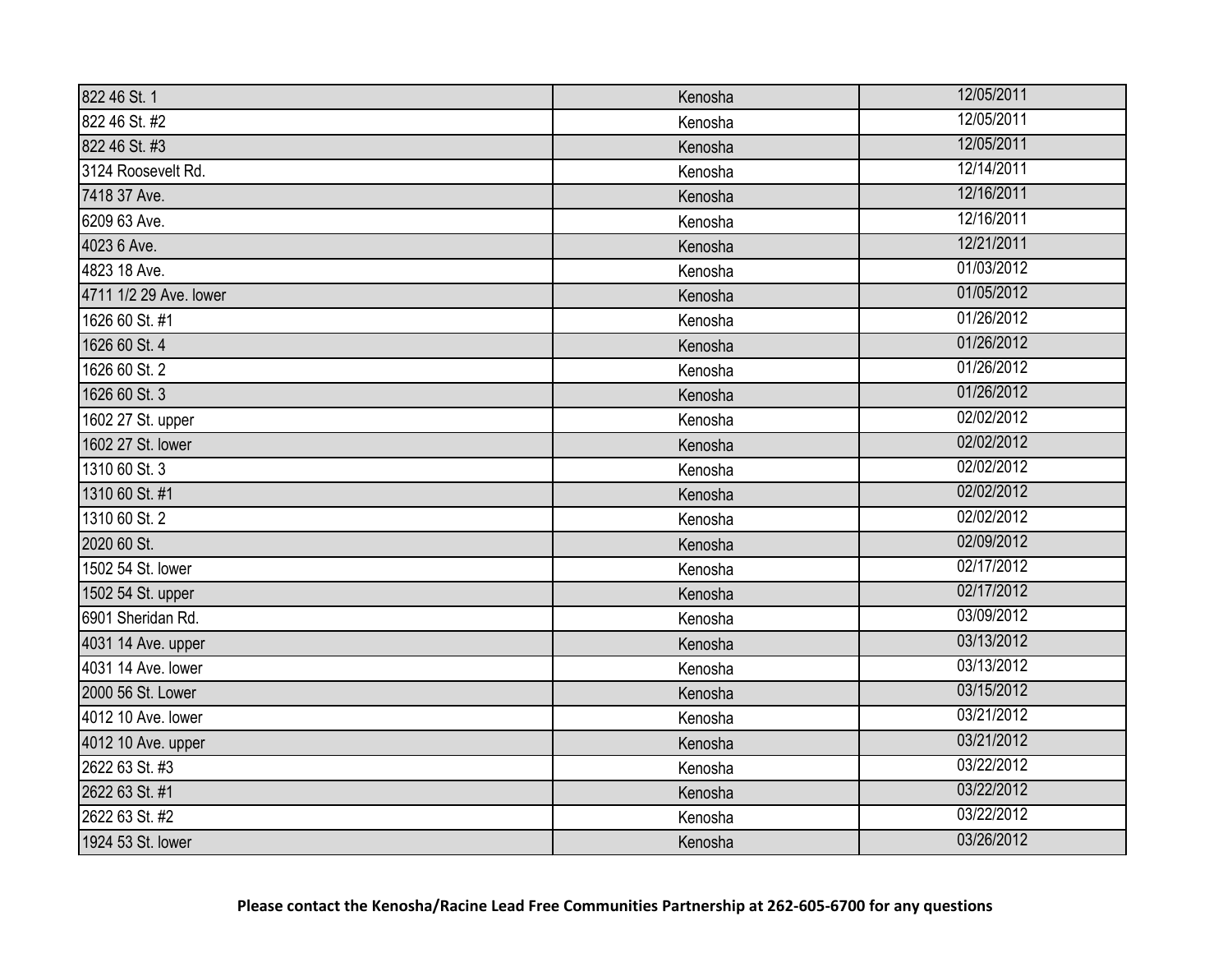| 1924 53 St. upper        | Kenosha | 03/26/2012 |
|--------------------------|---------|------------|
| 3812 6 Ave.              | Kenosha | 03/26/2012 |
| 6315 23 Ave. 1           | Kenosha | 04/23/2012 |
| 6315 23 Ave. 2           | Kenosha | 04/23/2012 |
| 3911 28 Ave.             | Kenosha | 05/11/2012 |
| 1706 71 St.              | Kenosha | 06/04/2012 |
| 809 75 St. upper         | Kenosha | 06/12/2012 |
| 809 75 St. lower         | Kenosha | 06/12/2012 |
| 6024 22 Ave. lower       | Kenosha | 06/21/2012 |
| 4812 14 Ave. upper       | Kenosha | 06/21/2012 |
| 4812 14 Ave. lower       | Kenosha | 06/21/2012 |
| 6024 22 Ave. upper       | Kenosha | 06/21/2012 |
| 5027 22 Ave.             | Kenosha | 06/26/2012 |
| 723 Washington Rd. upper | Kenosha | 07/17/2012 |
| 723 Washington Rd. lower | Kenosha | 07/17/2012 |
| 511 40 Pl. lower         | Kenosha | 07/20/2012 |
| 511 40 Pl. upper         | Kenosha | 07/20/2012 |
| 1610 62 St. 3            | Kenosha | 07/26/2012 |
| 1610 62 St. 1            | Kenosha | 07/26/2012 |
| 1610 62 St. 2            | Kenosha | 07/26/2012 |
| 6625 22 Ave.             | Kenosha | 07/31/2012 |
| 5539 31 Ave.             | Kenosha | 08/16/2012 |
| 2412 54 St.              | Kenosha | 08/20/2012 |
| 23709 82 Pl.             | Salem   | 08/23/2012 |
| 23309 82 Pl.             | Salem   | 08/23/2012 |
| 1314 60 St. lower        | Kenosha | 09/08/2012 |
| 1314 60 St. upper        | Kenosha | 09/08/2012 |
| 814 75 St. upper         | Kenosha | 09/14/2012 |
| 814 75 St. lower         | Kenosha | 09/14/2012 |
| 1711 57 St. Upper        | Kenosha | 09/20/2012 |
| 915 65th St. Upper       | Kenosha | 09/21/2012 |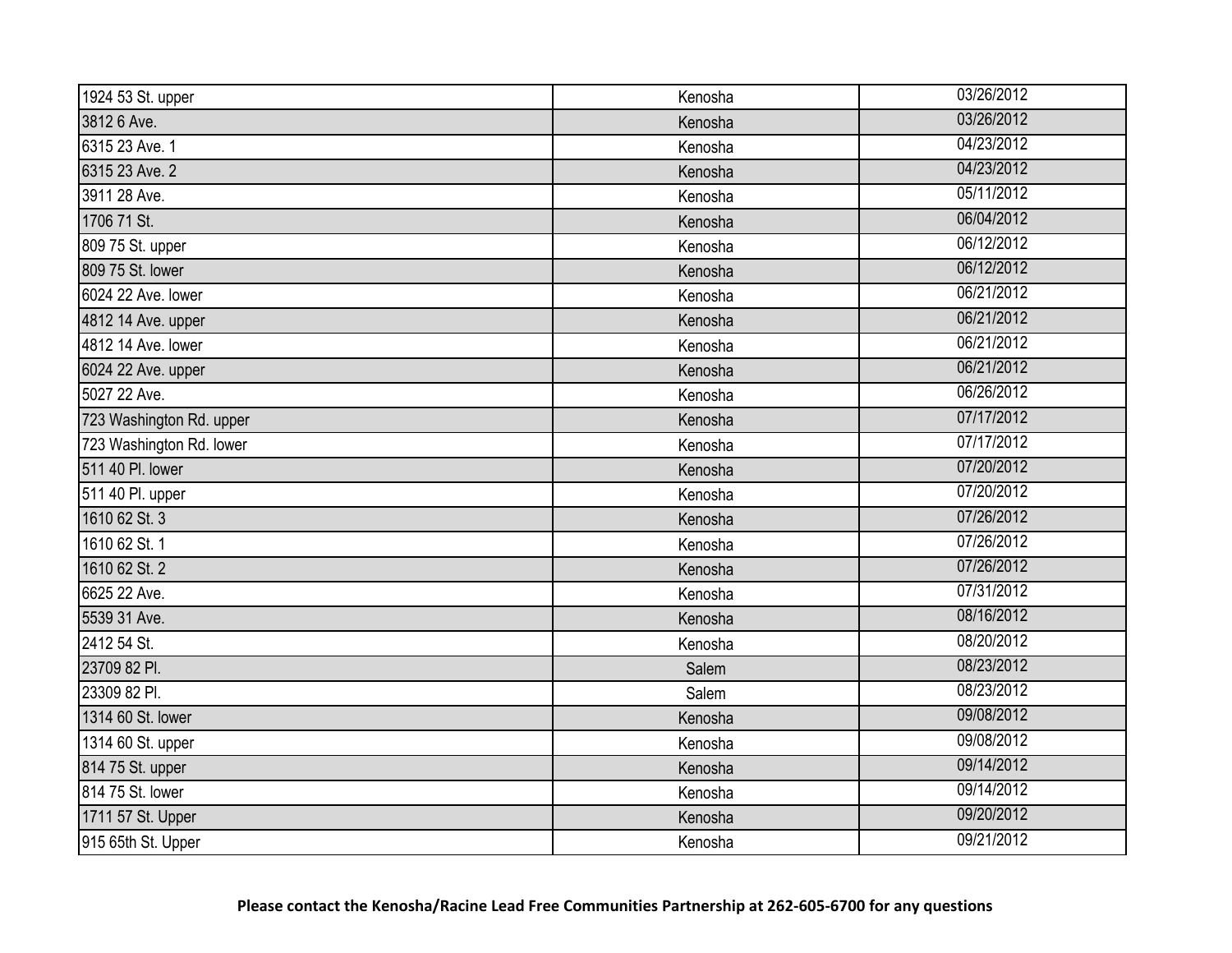| 915 65th St. Lower      | Kenosha | 09/21/2012 |
|-------------------------|---------|------------|
| 4812 17 Ave. Lower      | Kenosha | 10/08/2012 |
| 4812 17 Ave. Upper      | Kenosha | 10/08/2012 |
| 6716 23 Ave. lower      | Kenosha | 10/17/2012 |
| 6716 23 Ave. upper      | Kenosha | 10/17/2012 |
| 4117 5 Ave. lower       | Kenosha | 10/25/2012 |
| 4117 5 Ave. upper       | Kenosha | 10/25/2012 |
| 6354 47 Ave.            | Kenosha | 10/30/2012 |
| 23806 82 St.            | Salem   | 11/02/2012 |
| 6042 37 Ave. lower      | Kenosha | 11/12/2012 |
| 6042 37 Ave. upper      | Kenosha | 11/12/2012 |
| 4034 Sheridan Rd. lower | Kenosha | 11/13/2012 |
| 4034 Sheridan Rd. upper | Kenosha | 11/13/2012 |
| 4209 30 Ave. upper      | Kenosha | 11/16/2012 |
| 4209 30 Ave. lower      | Kenosha | 11/16/2012 |
| 6438 21 Ave. Upper      | Kenosha | 11/20/2012 |
| 6438 21 Ave. Lower      | Kenosha | 11/20/2012 |
| 4806 17 Ave. Lower      | Kenosha | 11/21/2012 |
| 4806 17 Ave. Upper      | Kenosha | 11/21/2012 |
| 6403 30 Ave. upper      | Kenosha | 12/12/2012 |
| 6403 30 Ave. lower      | Kenosha | 12/12/2012 |
| 4911 19 Ave.            | Kenosha | 12/14/2012 |
| 1607 62 St.             | Kenosha | 12/19/2012 |
| 2811 63 St.             | Kenosha | 12/20/2012 |
| 6719 32 Ave. Lwr        | Kenosha | 12/21/2012 |
| 6719 32 Ave. Upper      | Kenosha | 12/21/2012 |
| 6413 11 Ave.            | Kenosha | 12/27/2012 |
| 1625 61 St. upper       | Kenosha | 01/03/2013 |
| 23401 82 St.            | Salem   | 01/03/2013 |
| 1625 61 St. lower       | Kenosha | 01/03/2013 |
| 5803 32 Ave.            | Kenosha | 01/09/2013 |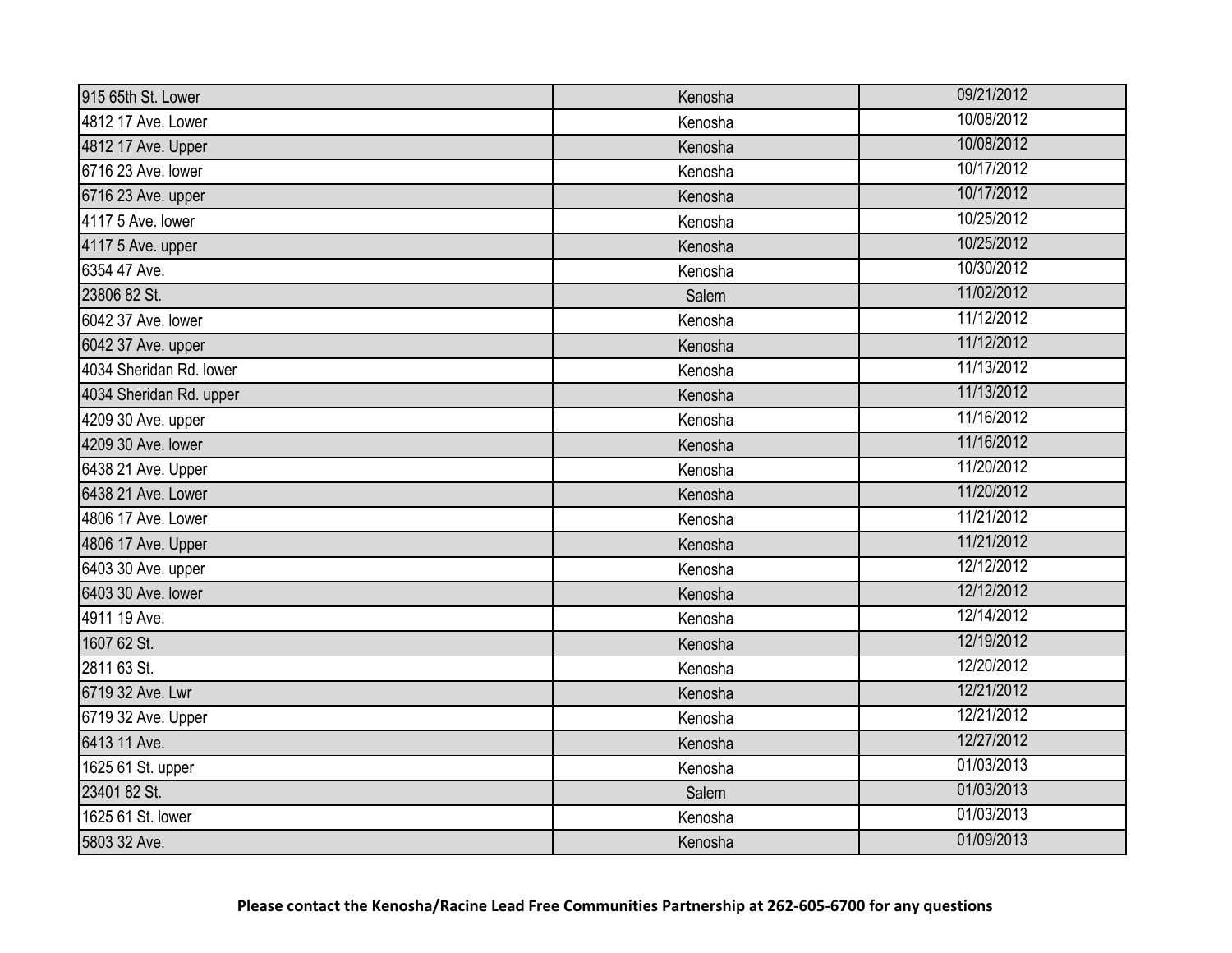| 5808 33 Ave. lower      | Kenosha | 01/17/2013 |
|-------------------------|---------|------------|
| 5808 33 Ave. upper      | Kenosha | 01/17/2013 |
| 4031 11 Ave.            | Kenosha | 02/19/2013 |
| 516 60 St. #2           | Kenosha | 04/30/2013 |
| 2020 69 St.             | Kenosha | 05/03/2013 |
| 6416 23 Ave. upper      | Kenosha | 05/03/2013 |
| 6416 23 Ave. lower      | Kenosha | 05/03/2013 |
| 4608 Sheridan Rd. lower | Kenosha | 05/10/2013 |
| 4608 Sheridan Rd. Upper | Kenosha | 05/10/2013 |
| 902 42 St.              | Kenosha | 05/30/2013 |
| 6609 24 Ave.            | Kenosha | 05/30/2013 |
| 717 44 St. upper        | Kenosha | 05/31/2013 |
| 717 44 St. lower        | Kenosha | 05/31/2013 |
| 6518 22 Ave.            | Kenosha | 06/04/2013 |
| 1505 56 St. front       | Kenosha | 06/21/2013 |
| 6030 15 Ave.            | Kenosha | 07/11/2013 |
| 2921 63 St. lower       | Kenosha | 07/30/2013 |
| 2921 63 St. upper       | Kenosha | 07/31/2013 |
| 7416 25 Ave.            | Kenosha | 08/06/2013 |
| 4704 17 Ave.            | Kenosha | 08/23/2013 |
| 4130 21 Ave.            | Kenosha | 09/11/2013 |
| 6833 22 Ave.            | Kenosha | 09/17/2013 |
| 1922 53 St.             | Kensoha | 10/04/2013 |
| 6106 11 Ave. upper      | Kenosha | 10/10/2013 |
| 6723 32 Ave.            | Kenosha | 10/10/2013 |
| 6106 11 Ave. lower      | Kenosha | 10/10/2013 |
| 5718 31 Ave.            | Kenosha | 10/24/2013 |
| 2015 45 Ave. upper      | Kenosha | 11/04/2013 |
| 9009 15 Ave.            | Kenosha | 11/04/2013 |
| 2015 45 St. lower       | Kenosha | 11/04/2013 |
| 2500 22 Ave. #2         | Kenosha | 11/06/2013 |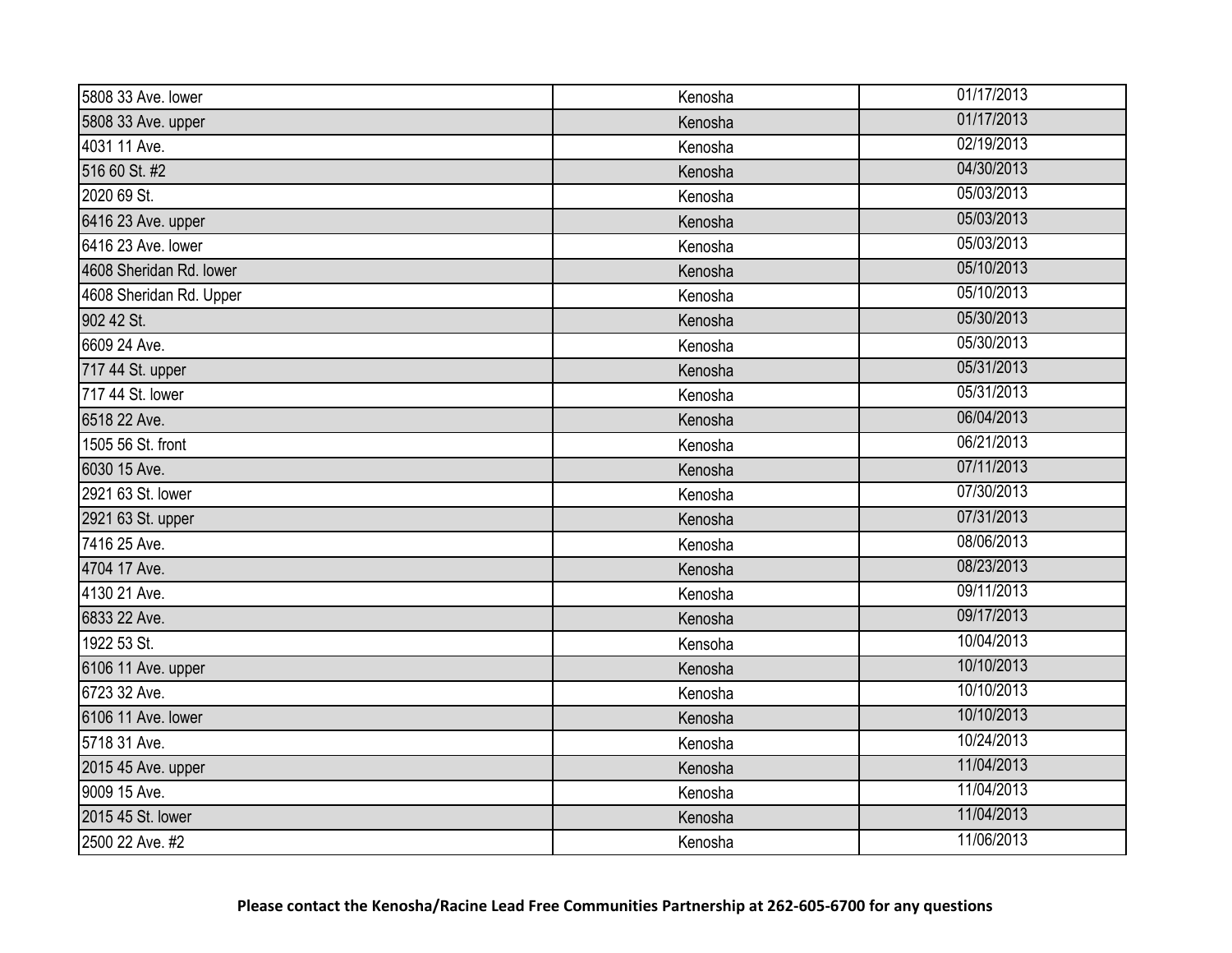| 1916 54 St. lower   | Kenosha | 11/08/2013 |
|---------------------|---------|------------|
| 1916 54 St. upper   | Kenosha | 11/08/2013 |
| 1916 54 St. outer   | Kenosha | 11/08/2013 |
| 7812 39 Ave.        | Kenosha | 11/18/2013 |
| 6524 15 Ave.        | Kenosha | 11/25/2013 |
| 817 47 St. lower    | Kenosha | 12/04/2013 |
| 817 47 St. upper    | Kenosha | 12/04/2013 |
| 2013 60 Pl.         | Kenosha | 02/04/2014 |
| 1920 54 St. Lower   | Kenosha | 02/12/2014 |
| 2312 71 St. Upper   | Kenosha | 02/12/2014 |
| 2312 71 St. Lower   | Kenosha | 02/12/2014 |
| 1920 54 St. Upper   | Kenosha | 02/14/2014 |
| 3712 Roosevelt Rd.  | Kenosha | 02/20/2014 |
| 5402 53 St.         | Kenosha | 04/25/2014 |
| 4118 22 Ave.        | Kenosha | 05/05/2014 |
| 6417 23 Ave. lower  | Kenosha | 05/13/2014 |
| 6417 23 Ave. upper  | Kenosha | 05/13/2014 |
| 6700 21 Ave.        | Kenosha | 05/21/2014 |
| 2021 60th Pl. Upper | Kenosha | 05/29/2014 |
| 2021 60th Pl. Lower | Kenosha | 05/29/2014 |
| 4815 17 Ave. Upper  | Kenosha | 06/04/2014 |
| 4815 17 Ave. Lower  | Kenosha | 06/04/2014 |
| 1517 26 St.         | Kenosha | 07/25/2014 |
| 1705 72 St.         | Kenosha | 07/28/2014 |
| 4605 17 Ave. Lower  | Kenosha | 07/29/2014 |
| 4605 17 Ave. Upper  | Kenosha | 07/29/2014 |
| 6711 32 Ave.        | Kenosha | 07/31/2014 |
| 2316 52 St Upper    | Kenosha | 08/11/2014 |
| 2316 52 St Lower    | Kenosha | 08/11/2014 |
| 2416 54 St. Lower   | Kenosha | 08/27/2014 |
| 2416 54 St Upper    | Kenosha | 08/27/2014 |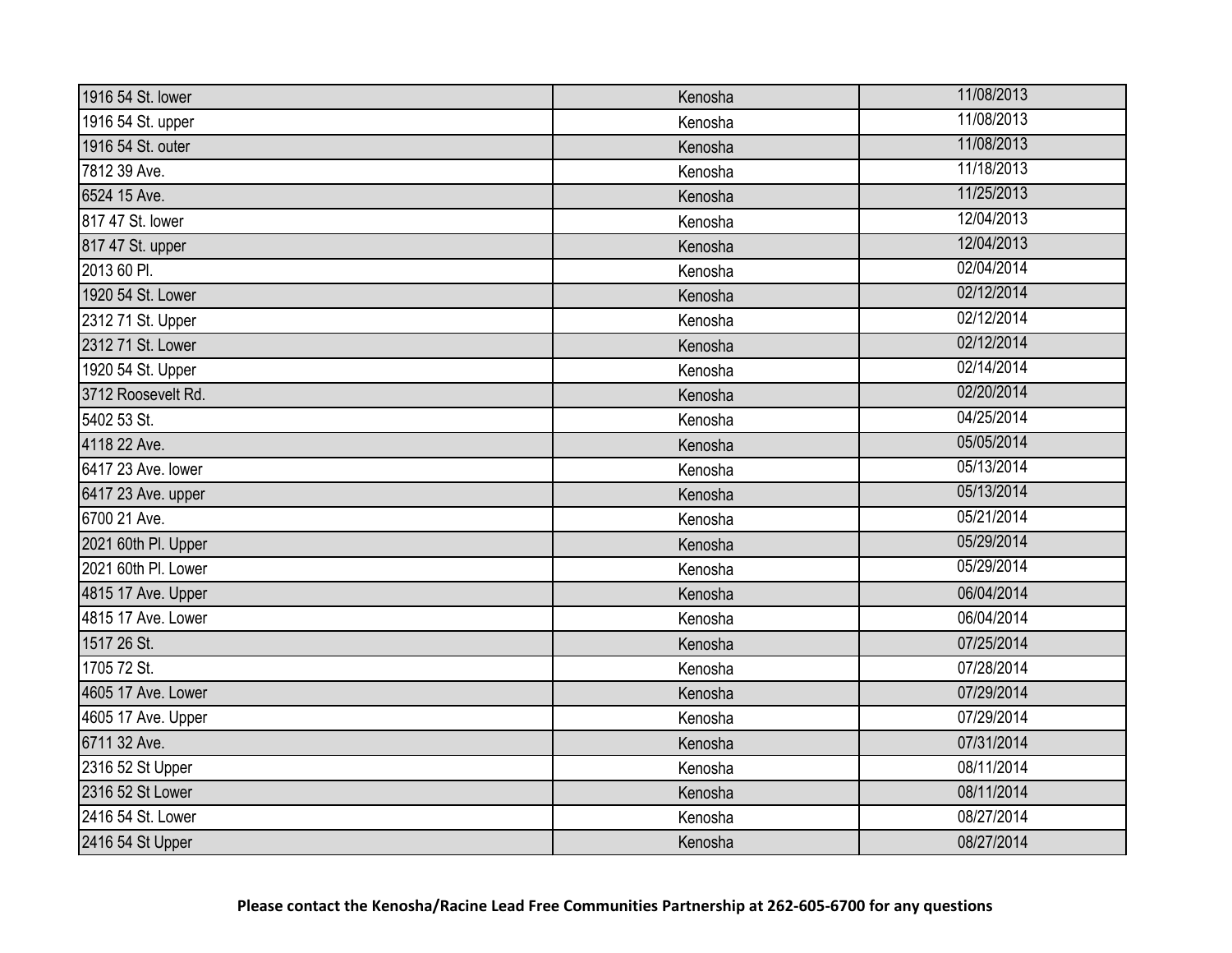| 5811 32 Ave Lower   | Kenosha | 09/05/2014 |
|---------------------|---------|------------|
| 6400 38 Ave. #4     | Kenosha | 09/22/2014 |
| 6400 38 Ave. #3     | Kenosha | 09/22/2014 |
| 6400 38 Ave. #2     | Kenosha | 09/22/2014 |
| 6400 38 Ave. #1     | Kenosha | 09/22/2014 |
| 6126 25 Ave. Lower  | Kenosha | 09/30/2014 |
| 6126 25 Ave. Upper  | Kenosha | 09/30/2014 |
| 6920 22 Ave. Upper  | Kenosha | 09/30/2014 |
| 817 74 St.          | Kenosha | 10/02/2014 |
| 6324 7 Ave. #1      | Kenosha | 10/08/2014 |
| 6324 7 Ave. #2      | Kenosha | 10/08/2014 |
| 6324 7 Ave. #3      | Kenosha | 10/08/2014 |
| 3837 11 Ave.        | Kenosha | 10/15/2014 |
| 5024 17 Ave #4      | Kenosha | 10/30/2014 |
| 5024 17 Ave #3      | Kenosha | 10/30/2014 |
| 5024 17 Ave #2      | Kenosha | 10/30/2014 |
| 5024 17 Ave #1      | Kenosha | 10/30/2014 |
| 1117 61 St Lower    | Kenosha | 12/01/2014 |
| 6111 Sheridan Rd #4 | Kenosha | 01/12/2015 |
| 6111 Sheridan Rd #3 | Kenosha | 01/12/2015 |
| 6111 Sheridan Rd #2 | Kenosha | 01/12/2015 |
| 6111 Sheridan Rd #1 | Kenosha | 01/12/2015 |
| 1904 61 St.         | Kenosha | 02/03/2015 |
| 610 16 St.          | Kenosha | 02/26/2015 |
| 5102 21 Ave.        | Kenosha | 03/12/2015 |
| 6104 37th Ave       | Kenosha | 06/24/2015 |
| 3209 14th Ave       | Kenosha | 05/28/2015 |
| 5926 5th Ave        | Kenosha | 06/10/2015 |
| 6011 30th Ave       | Kenosha | 07/02/2015 |
| 3703 63rd St        | Kenosha | 07/29/2015 |
| 4516 Sheridan Rd    | Kenosha | 08/28/2015 |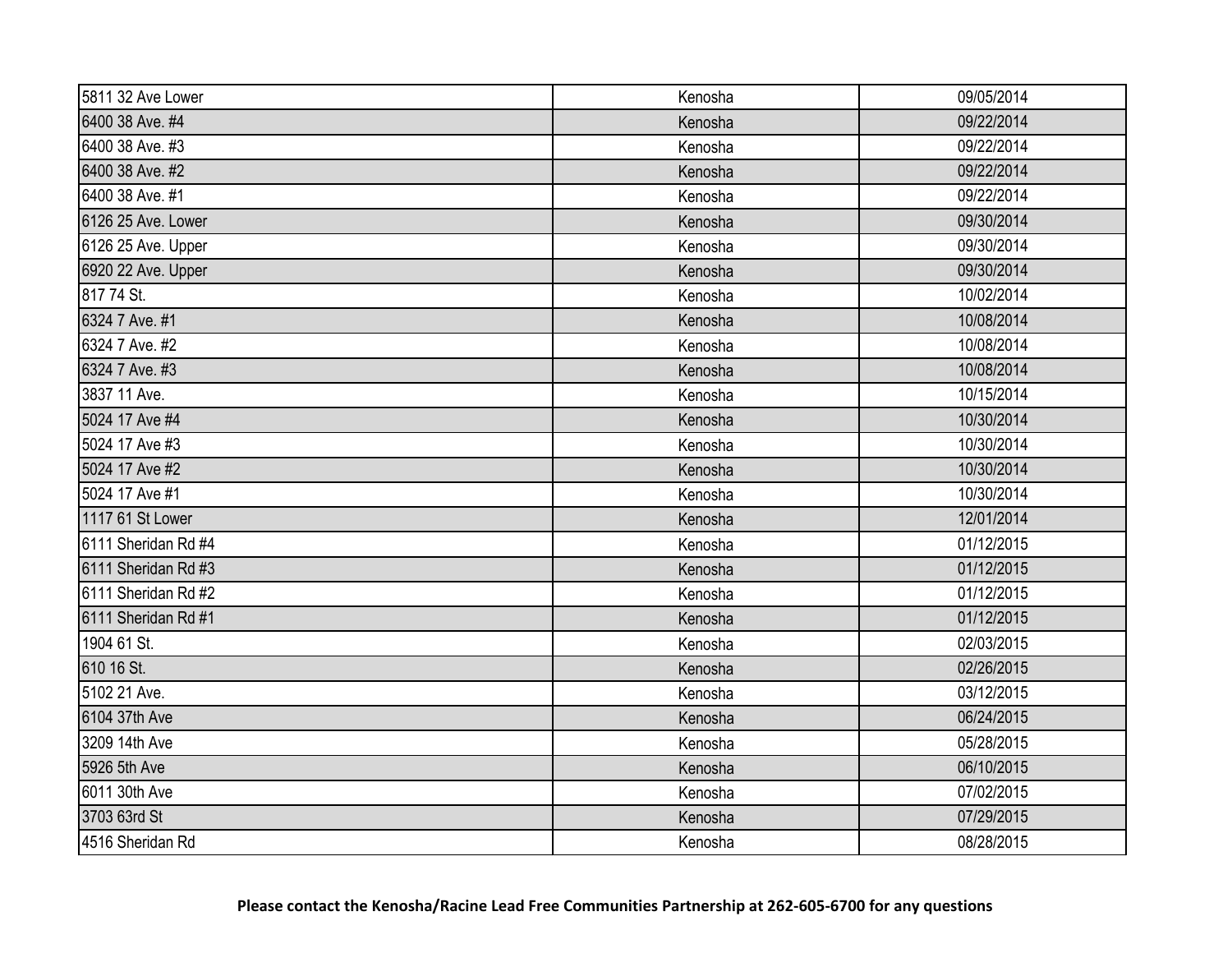| 2629 Roosevelt Rd | Kenosha        | 09/29/2015 |
|-------------------|----------------|------------|
| 4825 26th Ave     | Kenosha        | 08/31/2015 |
| 8101 Cooper Rd    | Kenosha        | 08/03/2015 |
| 4521 19th Ave     | Kenosha        | 08/03/2015 |
| 5919 18th Ave     | Kenosha        | 09/17/2015 |
| 1648 16th Ave     | Kenosha        | 10/05/2015 |
| 4318 17th Ave     | Kenosha        | 11/19/2015 |
| 805 65th St       | Kenosha        | 10/22/2015 |
| 6337 11th Ave     | Kenosha        | 10/01/2015 |
| 1801 65th St      | Kenosha        | 11/05/2015 |
| 5817 20th Ave     | Kenosha        | 10/27/2015 |
| 2016 29th St      | Kenosha        | 12/11/2015 |
| 4420 18th Ave     | Kenosha        | 03/17/2016 |
| 4424 19th Ave     | Kenosha        | 01/18/2016 |
| 6102 23rd Ave     | Kenosha        | 03/18/2016 |
| 1710 72nd St      | Kenosha        | 03/17/2016 |
| 6728 35th Ave     | Kenosha        | 03/17/2016 |
| 6110 18th Ave     | Kenosha        | 04/13/2016 |
| 914 73rd St       | Kenosha        | 04/13/2016 |
| 6739 12th Ave     | Kenosha        | 04/18/2016 |
| 6023 19th Ave     | Kenosha        | 05/11/2016 |
| 6721 25th Ave     | Kenosha        | 04/04/2016 |
| 16801 75th St     | <b>Bristol</b> | 06/07/2016 |
| 6623 30th Ave     | Kenosha        | 06/07/2016 |
| 3001 23rd Ave     | Kenosha        | 07/20/2016 |
| 3558 18th Ave     | Kenosha        | 07/28/2016 |
| 4823 20th Ave     | Kenosha        | 08/19/2016 |
| 6518 23rd Ave     | Kenosha        | 08/26/2016 |
| 6324 7th Ave      | Kenosha        | 09/06/2016 |
| 2319 Roosevelt Rd | Kenosha        | 09/07/2016 |
| 6906 36th Ave     | Kenosha        | 09/13/2016 |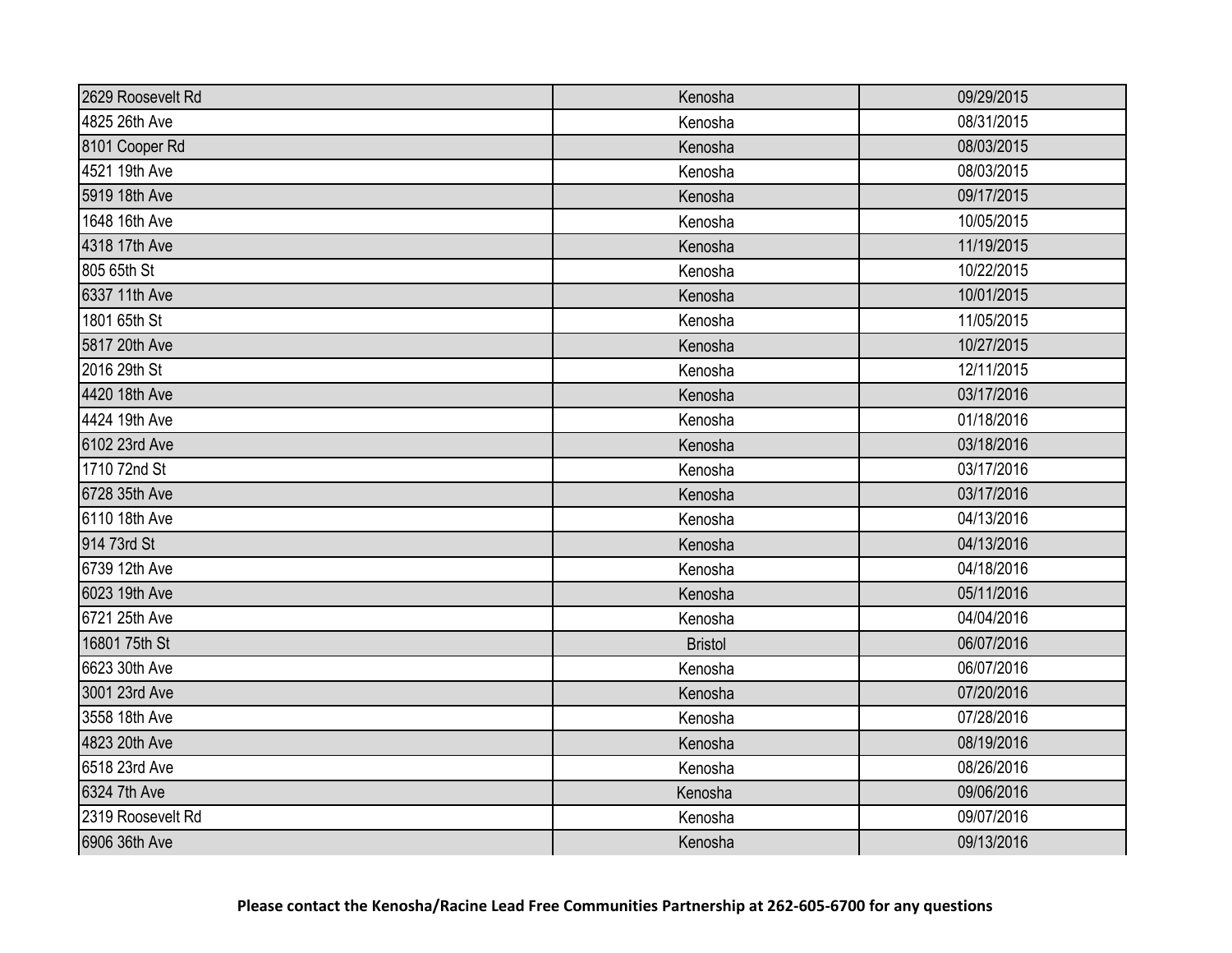| 6932 31st Ave        | Kenosha           | 09/29/2016 |
|----------------------|-------------------|------------|
| 1706 59th St         | Kenosha           | 11/02/2016 |
| 6639 16th Ave        | Kenosha           | 11/21/2016 |
| 1112 61st St         | Kenosha           | 11/22/2016 |
| 1009 58th St         | Kenosha           | 12/02/2016 |
| 7317 35th Ave        | Kenosha           | 12/02/2016 |
| 4206 22nd Ave        | Kenosha           | 01/10/2017 |
| 5411 88th Ave        | Kenosha           | 01/20/2017 |
| 5123 13th Ave        | Kenosha           | 02/24/2017 |
| 1308 E. Lakeshore Dr | <b>Twin Lakes</b> | 02/27/2017 |
| 1600 62nd St lwr     | Kenosha           | 03/20/2017 |
| 1600 62nd St upr     | Kenosha           | 03/20/2017 |
| 7010 16th Ave        | Kenosha           | 03/21/2017 |
| 6046 32nd Ave        | Kenosha           | 03/24/2017 |
|                      |                   |            |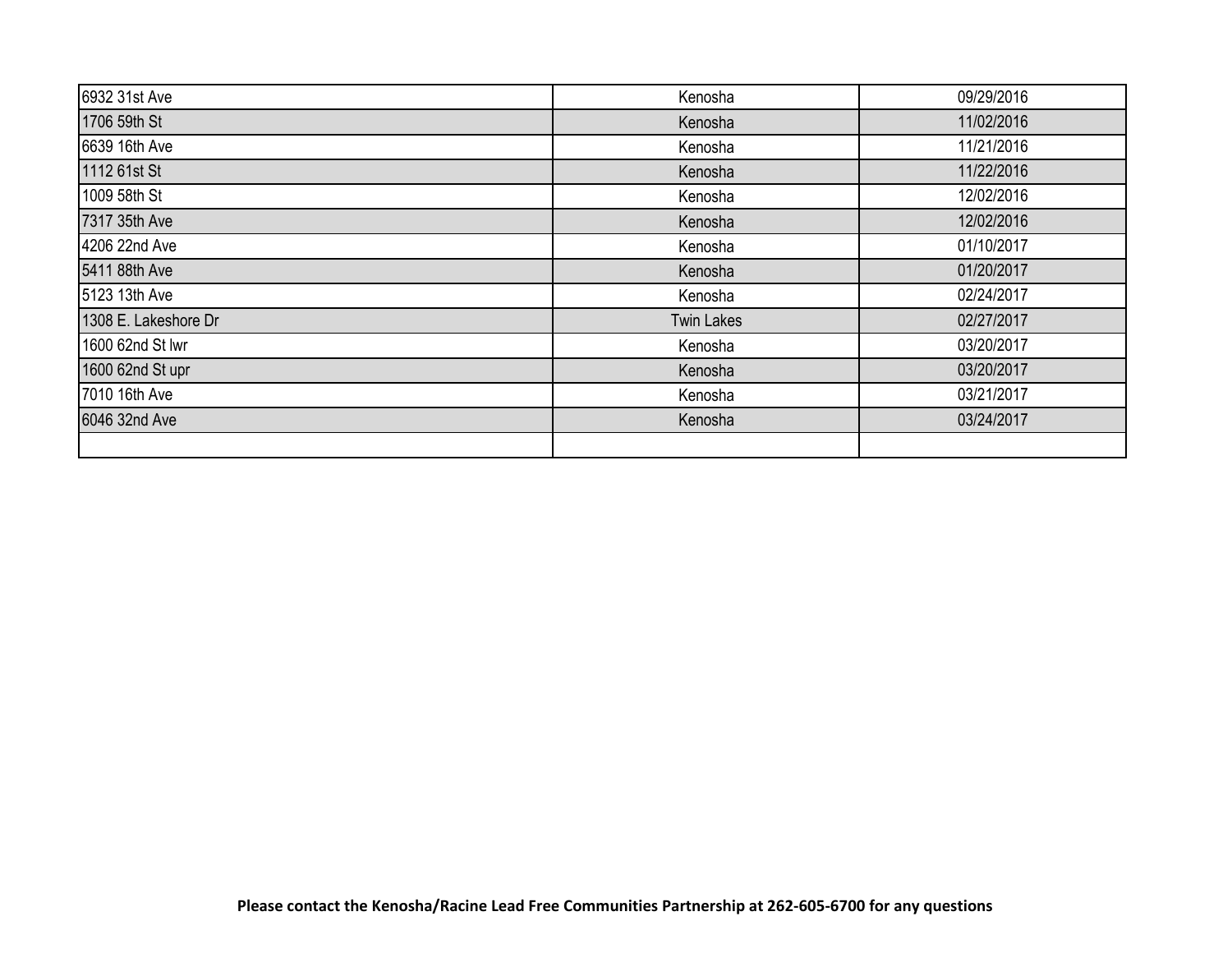| 1614 West St. lower      | Racine | 06/13/2011 |
|--------------------------|--------|------------|
| 1614 West St. upper      | Racine | 06/13/2011 |
| 1032 Lockwood Ave.       | Racine | 06/27/2011 |
| 1322 Blaine Ave. Lower   | Racine | 07/11/2011 |
| 1322 Blaine Ave. Upper   | Racine | 07/11/2011 |
| 2604 LaSalle St.         | Racine | 07/15/2011 |
| 1015 Ostergaard Ave.     | Racine | 07/22/2011 |
| 2318 Grove Ave.          | Racine | 07/27/2011 |
| 3416 Republic Ave.       | Racine | 08/05/2011 |
| 2428 Kinzie Ave.         | Racine | 08/19/2011 |
| 2430 Kinzie Ave.         | Racine | 08/19/2011 |
| 1220 English St.         | Racine | 08/25/2011 |
| 242 Frank Ave.           | Racine | 09/06/2011 |
| 233 Frank Ave.           | Racine | 09/08/2011 |
| 1401 Summit Ave.         | Racine | 09/21/2011 |
| 1125 Hartman Ct.         | Racine | 09/21/2011 |
| 835 College Ave.         | Racine | 09/26/2011 |
| 1827 Superior St.        | Racine | 10/12/2011 |
| 1611 Deane Blvd. Upper   | Racine | 10/14/2011 |
| 1611 Deane Blvd. Lower   | Racine | 10/14/2011 |
| 1238 Carlisle Ave. Upper | Racine | 10/14/2011 |
| 1238 Carlisle Ave. Lower | Racine | 10/14/2011 |
| 2045 Center St.          | Racine | 10/18/2011 |
| 1943 Deane Blvd. Upper   | Racine | 10/25/2011 |
| 1507 Villa St. Lower     | Racine | 11/28/2011 |
| 1655 Edgewood Ave. Lower | Racine | 11/29/2011 |
| 1655 Edgewood Ave. Upper | Racine | 11/29/2011 |
| 2028 Phillips Ave. Upper | Racine | 12/06/2011 |
| 2028 Phillips Ave. Lower | Racine | 12/06/2011 |
| 1022 Park Ave. Lower     | Racine | 12/09/2011 |
| 1022 Park Ave. Upper     | Racine | 12/09/2011 |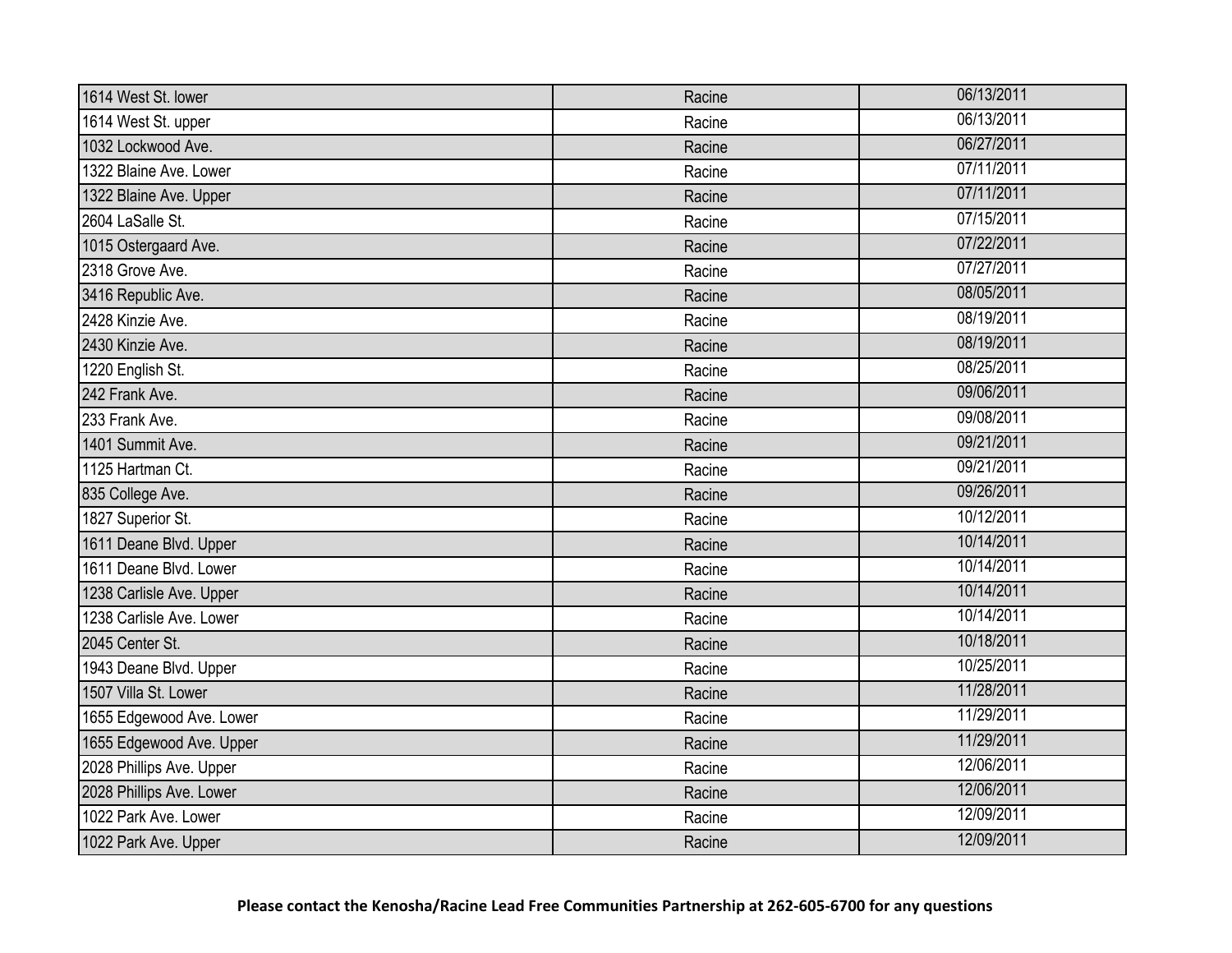| 2018 Wisconsin St. Lower  | Racine | 01/03/2012 |
|---------------------------|--------|------------|
| 2018 Wisconsin St. Upper  | Racine | 01/03/2012 |
| 1109 Memorial Dr.         | Racine | 01/04/2012 |
| 1216 Hagerer St. Lower    | Racine | 02/06/2012 |
| 1216 Hagerer St. Upper    | Racine | 02/06/2012 |
| 939 College Ave. 1        | Racine | 03/07/2012 |
| 1535 Flett Ave.           | Racine | 03/19/2012 |
| 2519 Arlington Ave.       | Racine | 03/21/2012 |
| 1717 Grange Ave.          | Racine | 03/22/2012 |
| 1534 Packard Ave. Upper   | Racine | 03/22/2012 |
| 1534 Packard Ave. Lower   | Racine | 03/22/2012 |
| 1219 Wisconsin Ave. Front | Racine | 03/23/2012 |
| 1219 Wisconsin Ave. Back  | Racine | 03/23/2012 |
| 1135 David St.            | Racine | 03/23/2012 |
| 2048 Douglas Ave.         | Racine | 04/13/2012 |
| 2032 Carmel Ave.          | Racine | 04/23/2012 |
| 1500 Park Ave. Upper      | Racine | 05/09/2012 |
| 1500 Park Ave. Lower      | Racine | 05/09/2012 |
| 1145 Villa St. 2          | Racine | 05/14/2012 |
| 1145 Villa St. 1          | Racine | 05/14/2012 |
| 2036 Geneva St. Upper     | Racine | 05/21/2012 |
| 816 Seventeenth St.       | Racine | 05/30/2012 |
| 1943 Thurston Ave.        | Racine | 05/31/2012 |
| 2906 Kenwood Dr.          | Racine | 06/21/2012 |
| 1624 Franklin St. Upper   | Racine | 06/21/2012 |
| 1624 Franklin St. Lower   | Racine | 06/21/2012 |
| 1336 Buchanan St.         | Racine | 06/26/2012 |
| 1202 Summit Ave.          | Racine | 06/26/2012 |
| 1312 Goold St. Upper      | Racine | 07/02/2012 |
| 2028 Grange Ave.          | Racine | 07/13/2012 |
| 1707 Erie St.             | Racine | 07/30/2012 |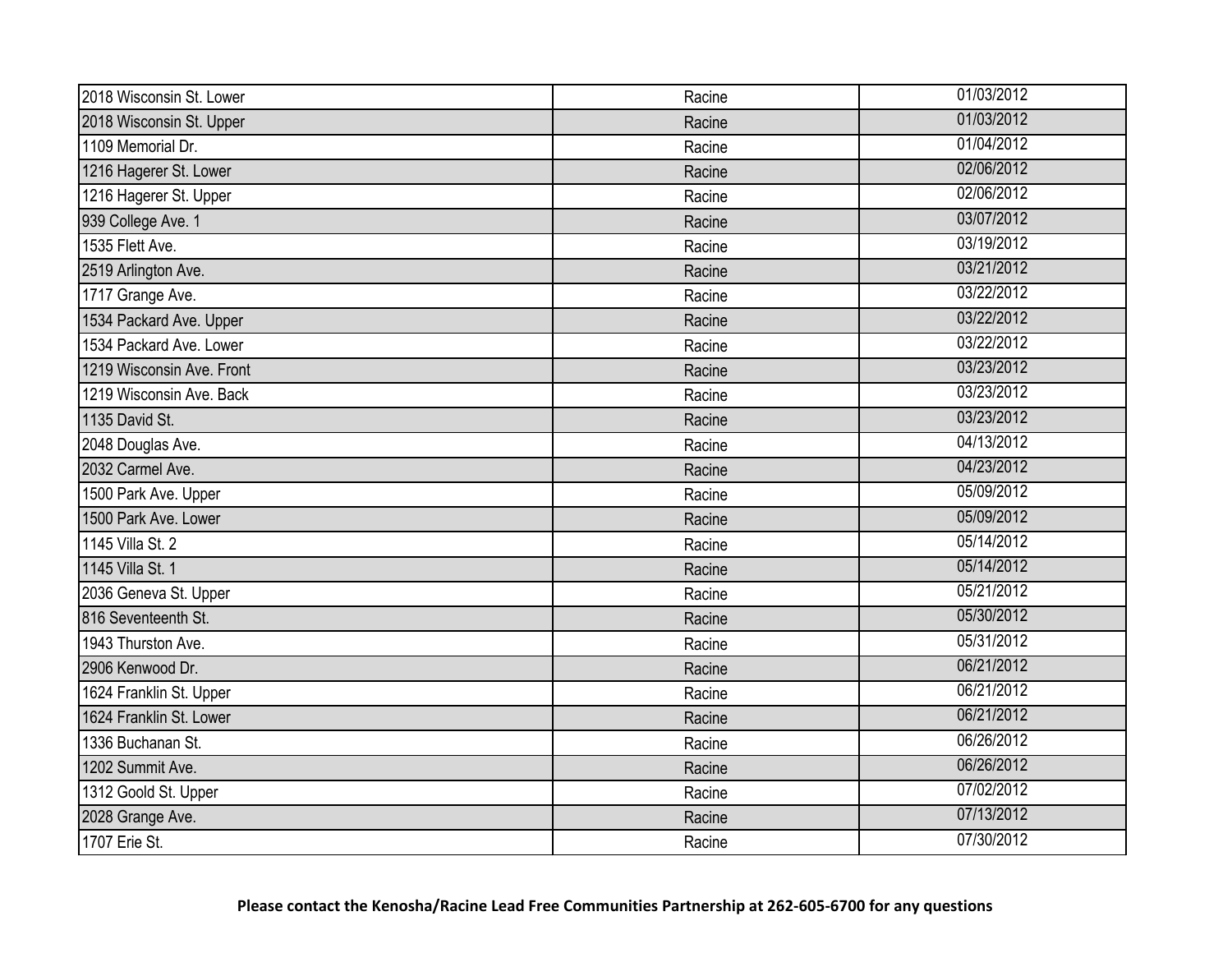| 910 Hamilton Ave.         | Racine | 08/15/2012 |
|---------------------------|--------|------------|
| 908 Hamilton St.          | Racine | 08/15/2012 |
| 906 Hamilton St.          | Racine | 08/15/2012 |
| 1803 Holmes Ave. Upper    | Racine | 08/16/2012 |
| 1427 Grange Ave.          | Racine | 08/22/2012 |
| 1026 Hilker Pl. Upper     | Racine | 08/31/2012 |
| 1026 Hilker Pl. lower     | Racine | 08/31/2012 |
| 1731 N Main St. Lwr       | Racine | 09/07/2012 |
| 1731 N Main St. Upr       | Racine | 09/07/2012 |
| 1630 Boyd Ave.            | Racine | 09/10/2012 |
| 2050 Carlisle Ave.        | Racine | 09/11/2012 |
| 1552 Taylor Ave.          | Racine | 09/24/2012 |
| 1822 St Clair St.         | Racine | 09/28/2012 |
| 1238 Cleveland Ave. upper | Racine | 10/09/2012 |
| 1238 Cleveland Ave. Lower | Racine | 10/09/2012 |
| 1102 LaSalle St.          | Racine | 10/16/2012 |
| 1608 Flett Ave. Upper     | Racine | 10/30/2012 |
| 1608 Flett Ave. Lower     | Racine | 10/30/2012 |
| 838 College Ave. 1        | Racine | 11/08/2012 |
| 838 College Ave. 5        | Racine | 11/08/2012 |
| 838 College Ave. 3        | Racine | 11/08/2012 |
| 838 College Ave. 4        | Racine | 11/08/2012 |
| 838 College Ave. 2        | Racine | 11/08/2012 |
| 2212 Superior St.         | Racine | 11/21/2012 |
| 2527 Maryland Ave.        | Racine | 11/27/2012 |
| 302 Hubbard St.           | Racine | 11/30/2012 |
| 2025 Washington Ave.      | Racine | 12/04/2012 |
| 1213 Schiller St. Lower   | Racine | 12/04/2012 |
| 1213 Schiller St. Upper   | Racine | 12/04/2012 |
| 3219 20th St. Lower       | Racine | 12/06/2012 |
| 3219 20th St. Upper       | Racine | 12/06/2012 |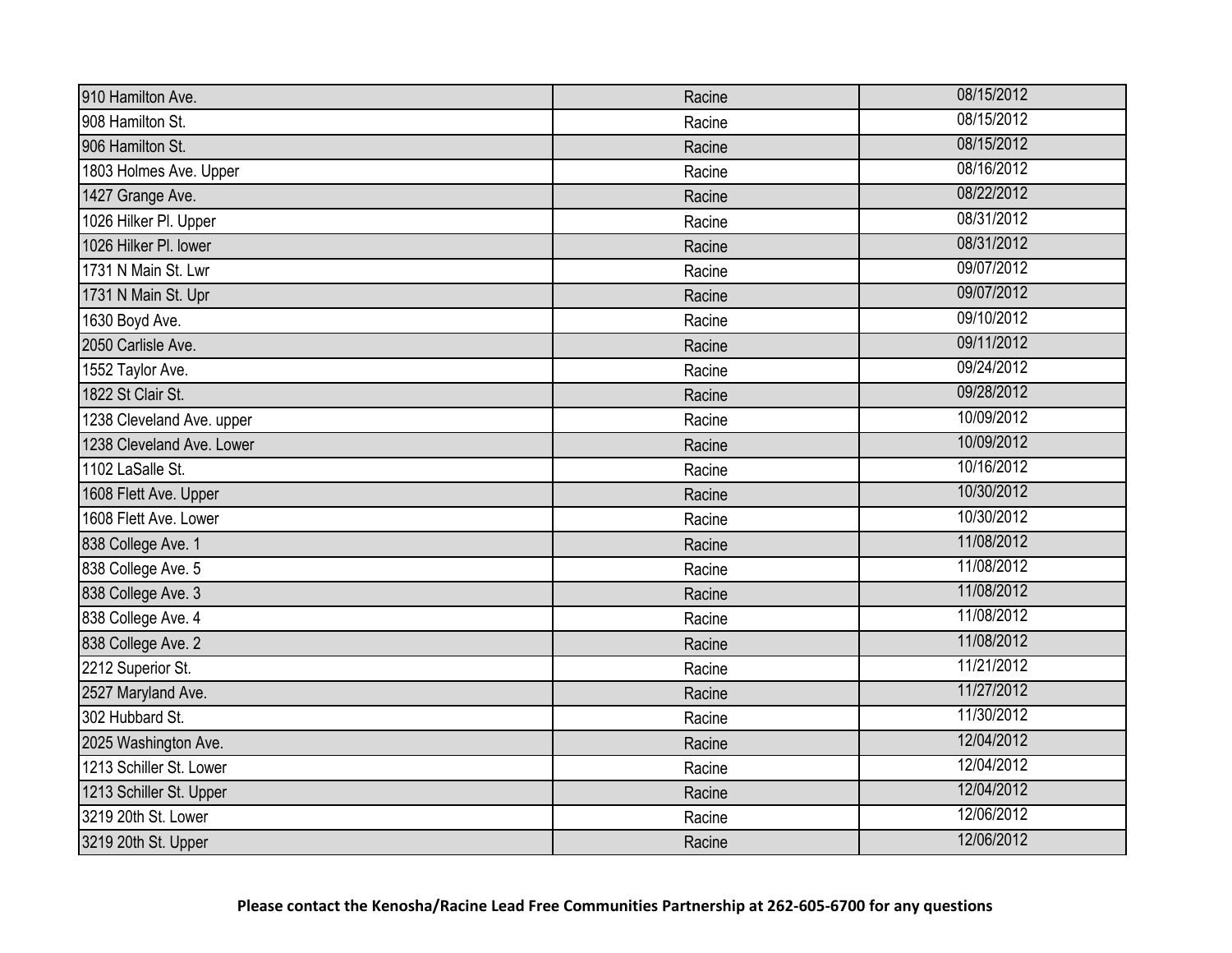| 919 Thirteenth St.              | Racine | 12/11/2012 |
|---------------------------------|--------|------------|
| 828 Yout St.                    | Racine | 12/12/2012 |
| 1630 Erie St.                   | Racine | 12/14/2012 |
| 1820 Erie St. Lower             | Racine | 12/17/2012 |
| 1820 Erie St. Upper             | Racine | 12/17/2012 |
| 2006 Prospect St.               | Racine | 12/17/2012 |
| 1820 Erie St. 1                 | Racine | 12/17/2012 |
| 1340 Hayes Ave. #2              | Racine | 12/20/2012 |
| 1340 Hayes Ave. #3              | Racine | 12/20/2012 |
| 1340 Hayes Ave. 1               | Racine | 12/20/2012 |
| 1921 Prospect St. Lower         | Racine | 02/25/2013 |
| 1921 Prospect St. Upper         | Racine | 02/25/2013 |
| 827 College Ave. Upper          | Racine | 02/01/2013 |
| 827 College Ave. Lower          | Racine | 02/01/2013 |
| 1823 Twentyfirst St. Upper      | Racine | 02/18/2013 |
| 1823 Twentyfirst St. Lower      | Racine | 02/18/2013 |
| 2013 Carter St. third floor     | Racine | 02/25/2013 |
| 2013 Carter St. first floor     | Racine | 02/25/2013 |
| 2013 Carter St. second floor    | Racine | 02/25/2013 |
| 1617 Blaine Ave. Upper          | Racine | 03/14/2013 |
| 1617 Blaine Ave. Lower          | Racine | 03/14/2013 |
| 1228 North Wisconsin Ave.       | Racine | 03/27/2013 |
| 1210 Dr. Martin Luther King Dr. | Racine | 05/03/2013 |
| 1430 Villa St.                  | Racine | 05/08/2013 |
| 1009 Hamilton St. Upper         | Racine | 05/09/2013 |
| 1009 Hamilton St. Lower         | Racine | 05/09/2013 |
| 1305 Bluff Ave.                 | Racine | 05/20/2013 |
| 46 McKinely Ave.                | Racine | 05/21/2013 |
| 2515 Arlington Ave.             | Racine | 05/28/2013 |
| 1507 West Lawn Ave. Upper       | Racine | 06/18/2013 |
| 1509 West Lawn Ave. Lower       | Racine | 06/18/2013 |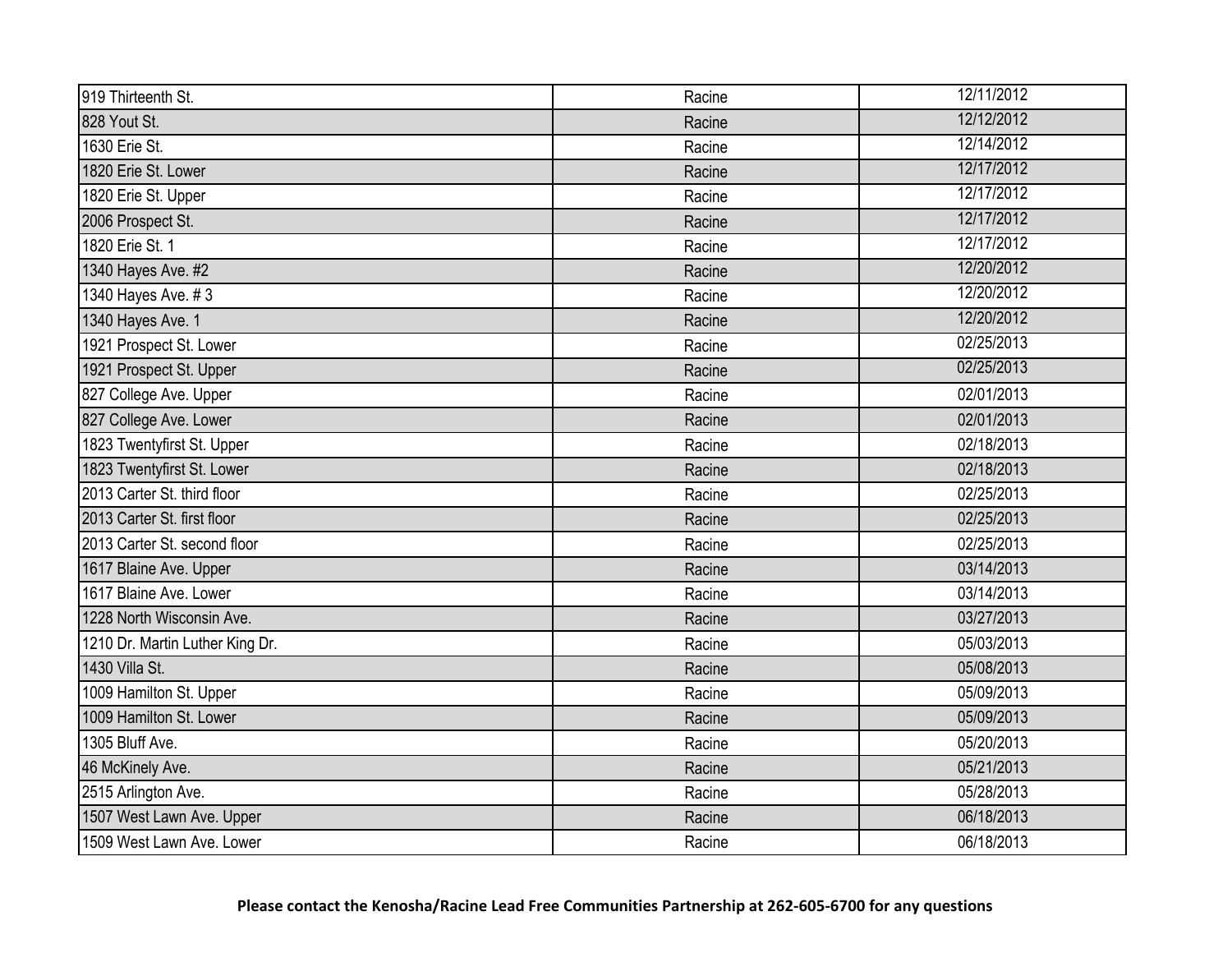| 2225 Harriet St.                | Racine | 06/20/2013 |
|---------------------------------|--------|------------|
| 1409 Grange Ave. Lower          | Racine | 07/01/2013 |
| 946 Geneva St.                  | Racine | 07/01/2013 |
| 1411 Grange Ave. upper          | Racine | 07/01/2013 |
| 2021 Phillips Ave. Upper        | Racine | 07/22/2013 |
| 2021 Phillips Ave. Lower        | Racine | 07/22/2013 |
| 1911 Charles St. Upper          | Racine | 08/20/2013 |
| 1624 Boyd Ave. Upper            | Racine | 08/20/2013 |
| 1622 Quincy Ave.                | Racine | 08/21/2013 |
| 818 1/2 Hamilton St.            | Racine | 08/23/2013 |
| 818 Hamilton St.                | Racine | 08/23/2013 |
| 816 1/2 Hamilton St.            | Racine | 08/23/2013 |
| 816 Hamilton St.                | Racine | 08/23/2013 |
| 4419 Kinzie Ave.                | Racine | 08/30/2013 |
| 730 Park Ave.                   | Racine | 10/01/2013 |
| 1332 Park Ave. Lower            | Racine | 11/11/2013 |
| 1332 Park Ave. Upper            | Racine | 11/11/2013 |
| 1108 Villa St.                  | Racine | 11/18/2013 |
| 1916 Howe St.                   | Racine | 12/17/2013 |
| 1633 Rapids Dr. Lower           | Racine | 04/03/2014 |
| 1633 Rapids Dr. Upper           | Racine | 04/03/2014 |
| 826 Park Ave.                   | Racine | 05/01/2014 |
| 1128 Irving Pl. Lower           | Racine | 05/06/2014 |
| 1128 Irving Pl. Upper           | Racine | 05/06/2014 |
| 1619 Dr. Martin Luther King Dr. | Racine | 05/16/2014 |
| 1522 Geneva St.                 | Racine | 05/22/2014 |
| 1526 Prospect St. Lower         | Racine | 06/12/2014 |
| 1526 Prospect St. Upper         | Racine | 06/12/2014 |
| 1203 Summit Ave Lower           | Racine | 06/16/2014 |
| 1203 Summit Ave Upper           | Racine | 06/16/2014 |
| 1407 Hamilton St. Lower East    | Racine | 06/19/2014 |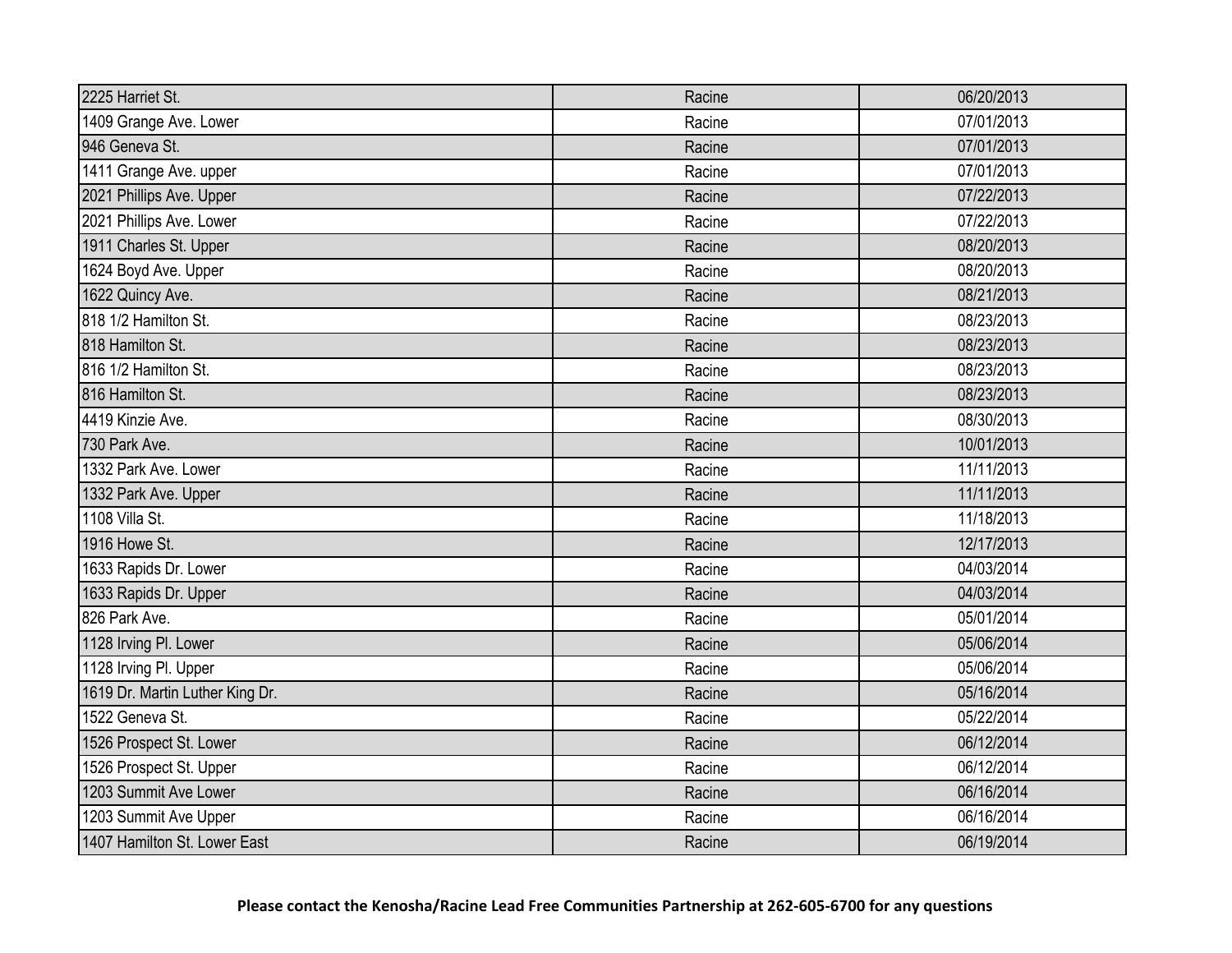| 1407 Hamilton St. Lower West | Racine | 06/19/2014 |
|------------------------------|--------|------------|
| 1407 Hamilton St. Upper East | Racine | 06/19/2014 |
| 1407 Hamilton St Upper West  | Racine | 06/19/2014 |
| 2053 Hickory Grove Ave.      | Racine | 06/27/2014 |
| 1441 Park Ave.               | Racine | 06/27/2014 |
| 2801 Ruby Ave.               | Racine | 06/30/2014 |
| 1923 Marquette St.           | Racine | 08/01/2014 |
| 2419 Prospect St.            | Racine | 08/04/2014 |
| 952 N Memorial Dr.           | Racine | 08/08/2014 |
| 1821 Superior St.            | Racine | 08/25/2014 |
| 1709 Geneva St. Upper        | Racine | 09/08/2014 |
| 1709 Geneva St. Lower        | Racine | 09/08/2014 |
| 3142 Osborne Blvd.           | Racine | 09/30/2014 |
| 2610 17 St.                  | Racine | 09/30/2014 |
| 2605 Arthur Ave.             | Racine | 10/08/2014 |
| 1342 Terrace Ave.            | Racine | 10/23/2014 |
| 1616 Murray Ave.             | Racine | 11/14/2014 |
| 2211 Taylor Ave. Lower       | Racine | 11/17/2014 |
| 2211 Taylor Ave. Upper       | Racine | 11/17/2014 |
| 1842 13 St.                  | Racine | 12/08/2014 |
| 1354 Washington Ave #4       | Racine | 12/23/2014 |
| 1354 Washington Ave #4       | Racine | 12/23/2014 |
| 1354 Washington Ave #4       | Racine | 12/23/2014 |
| 1354 Washington Ave #4       | Racine | 12/23/2014 |
| 1244 Villa St #1             | Racine | 01/16/2015 |
| 1244 Villa St #2             | Racine | 01/16/2015 |
| 1244 Villa St #3             | Racine | 01/16/2015 |
| 2901 Olive St                | Racine | 06/24/2015 |
| 2806 Jean Ave                | Racine | 05/12/2015 |
| 1008 Washington Ave          | Racine | 07/17/2015 |
| 1601 Hayes Ave               | Racine | 07/13/2015 |